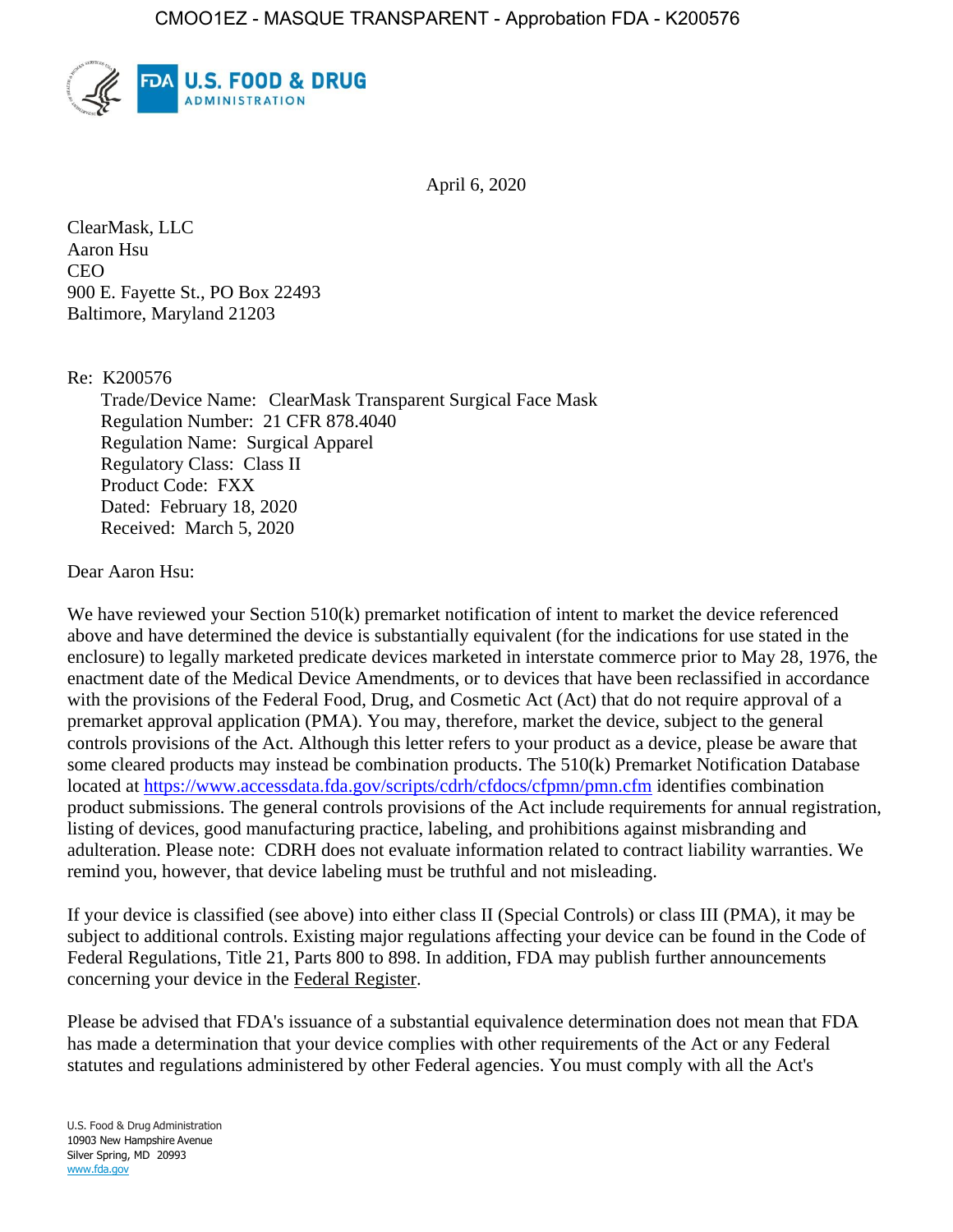## K200576 - Aaron Hsu Page 2

requirements, including, but not limited to: registration and listing (21 CFR Part 807); labeling (21 CFR Part 801); medical device reporting (reporting of medical device-related adverse events) (21 CFR 803) for devices or postmarketing safety reporting (21 CFR 4, Subpart B) for combination products (see [https://www.fda.gov/combination-products/guidance-regulatory-information/postmarketing-safety-reporting](https://www.fda.gov/combination-products/guidance-regulatory-information/postmarketing-safety-reporting-combination-products)[combination-products\)](https://www.fda.gov/combination-products/guidance-regulatory-information/postmarketing-safety-reporting-combination-products); good manufacturing practice requirements as set forth in the quality systems (QS) regulation (21 CFR Part 820) for devices or current good manufacturing practices (21 CFR 4, Subpart A) for combination products; and, if applicable, the electronic product radiation control provisions (Sections 531- 542 of the Act); 21 CFR 1000-1050.

Also, please note the regulation entitled, "Misbranding by reference to premarket notification" (21 CFR Part 807.97). For questions regarding the reporting of adverse events under the MDR regulation (21 CFR Part 803), please go to [https://www.fda.gov/medical-devices/medical-device-safety/medical-device-reporting](https://www.fda.gov/medical-devices/medical-device-safety/medical-device-reporting-mdr-how-report-medical-device-problems)[mdr-how-report-medical-device-problems.](https://www.fda.gov/medical-devices/medical-device-safety/medical-device-reporting-mdr-how-report-medical-device-problems)

For comprehensive regulatory information about medical devices and radiation-emitting products, including information about labeling regulations, please see Device Advice [\(https://www.fda.gov/medical](https://www.fda.gov/medical-devices/device-advice-comprehensive-regulatory-assistance)[devices/device-advice-comprehensive-regulatory-assistance\)](https://www.fda.gov/medical-devices/device-advice-comprehensive-regulatory-assistance) and CDRH Learn [\(https://www.fda.gov/training-and-continuing-education/cdrh-learn\)](https://www.fda.gov/training-and-continuing-education/cdrh-learn). Additionally, you may contact the Division of Industry and Consumer Education (DICE) to ask a question about a specific regulatory topic. See the DICE website [\(https://www.fda.gov/medical-devices/device-advice-comprehensive-regulatory](https://www.fda.gov/medical-devices/device-advice-comprehensive-regulatory-assistance/contact-us-division-industry-and-consumer-education-dice)[assistance/contact-us-division-industry-and-consumer-education-dice\)](https://www.fda.gov/medical-devices/device-advice-comprehensive-regulatory-assistance/contact-us-division-industry-and-consumer-education-dice) for more information or contact DICE by email [\(DICE@fda.hhs.gov\)](mailto:%20DICE@fda.hhs.gov) or phone (1-800-638-2041 or 301-796-7100).

Sincerely,

# Clarence W. Murray III -S

For CAPT Elizabeth Claverie, M.S. Assistant Director DHT4B: Division of Infection Control and Plastic Surgery Devices OHT4: Office of Surgical and Infection Control Devices Office of Product Evaluation and Quality Center for Devices and Radiological Health

Enclosure